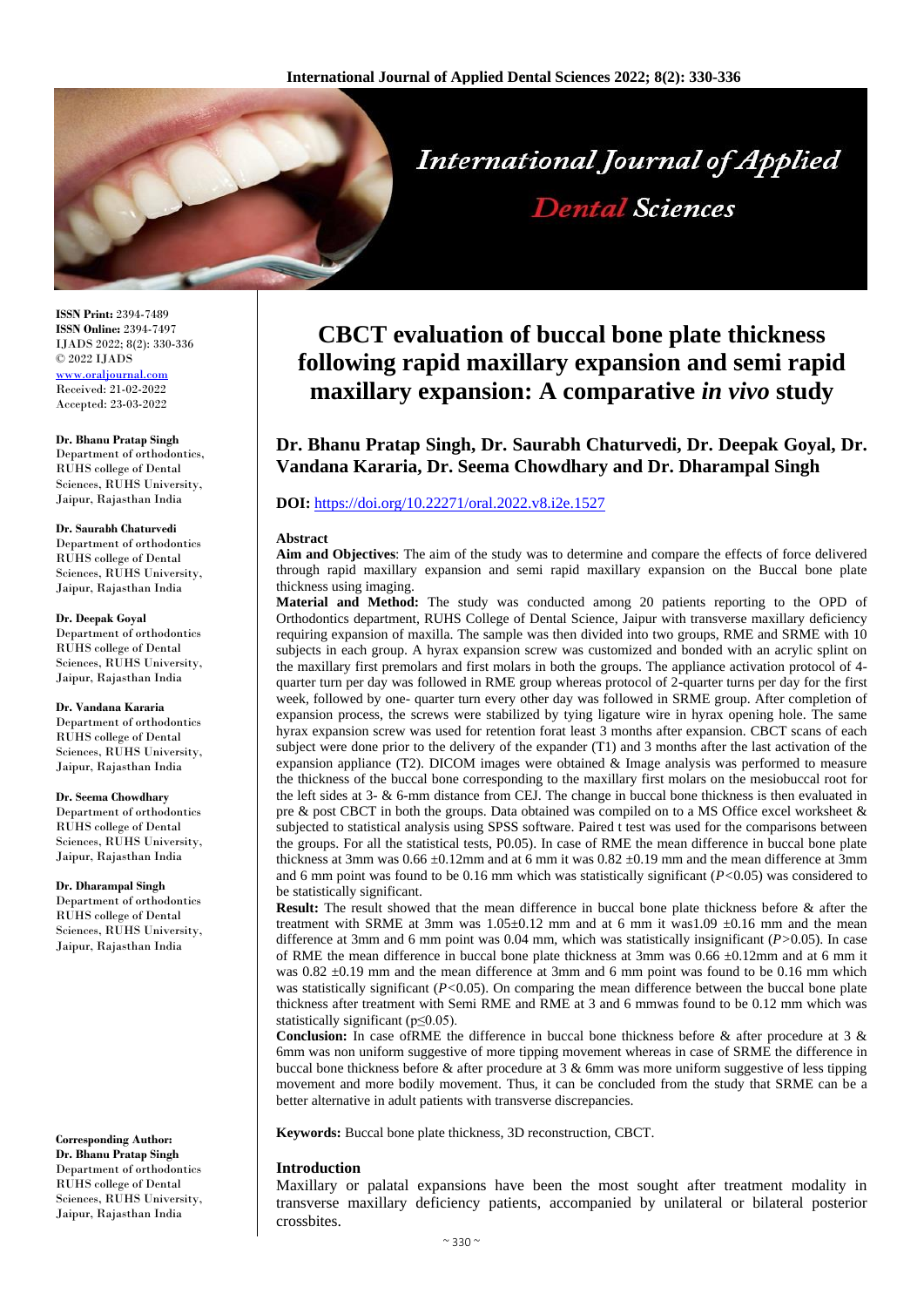The treatment time for correction of transverse problem is before the correction of antero-posterior and vertical problems**.**

Rapid palatal expansion has been widely acclaimed as a treatment protocol for children with constricted arches & best results are obtained before peak growth spurts.

The mechanical stresses induced by RME results in the transmission of forces that produce tensile and compressive strains on the facial bones and the adjacent structures. Craniomaxillary suture system, which absorbs and transmit these forces, are likely to be modified by these mechanical forces.

After maxillary expansion the mandible can rotate forward and backward with any vertical change of the maxilla or if there is any correction taking place in the antero-posterior and transverse problems, the antagonistic mandible also shows changes and occlusal settlements. This change in position of the mandible, as an effect of Rapid Palatal Expansion may also change the size and volume of the oropharyngeal airway. In rapid maxillary expansion (RME) protocols, a twice daily activation schedule, which is most commonly proposed in the literature, was shown to produce residual loads during early treatment (Zimring and Isaacson, 1965) [16] . Iseri *et al.* (1998) reported that RME not only produced an expansion force at the intermaxillary suture but also caused high forces on various structures in the craniofacial complex. The retention of RME depends not only on bone formation in the intermaxillary suture but also on the creation of a stable relationship at the articulations of the maxilla and other bones of the facial skeleton (Isaacson and Ingram, 1964; Zimring and Isaacson, 1965)<sup>[14, 16]</sup>.

Therefore, relatively slower expansion is recommended to produce less tissue resistance in thenasomaxillary structures (Iseri *et al.*, 1998). Both Geran *et al.* (2006) and Sari *et al.* (2003) used a regimen of one activation per day in young patients and reported success with this protocol. However, Sari *et al.* (2003) stated that this regimen is not superior to the classic regimen of two-quarter turns per day and suggested evaluation of slower rhythms for RME in the mixed dentition. Iseri *et al.* (1998) suggested a slow expansion protocol immediately after the separation of the intermaxillary suture by RME in order to produce less tissue resistance. İseri and Özsoy (2004) used semirapid maxillary expansion (SRME) which is different to the SRME protocol described by Mew (1977, 1983, 1997). Mew (1983) and Sandikçioğlu and Hazar (1997) used an activation rhythm of 1 mm per week whereas İseri and Özsoy (2004) used a schedule of 2 turns per day for the first  $5 - 6$  days and 3 turns per week for the rest of the expansion in older adolescents and adults. While the effects of RME on adolescents and young adults are well documented. there is limited information on the outcome of Semi RME in adult subjects.Orthodontists, worldwide have increased the use of cone beam computed tomography (CBCT).The CBCT provides scanned images with much greater resolution and accuracy to obtain proper measurements of the suture system in and around nasomaxillary complex and buccal bone thickness.

The purpose of this study was to study and compare the effects of forces generated by rapid maxillary expansion and semi rapid maxillary expansion on buccal bone plate thickness in subjects with maxillary transverse deficiency using CBCT imaging.

## **Materials and Methods**

## **Sample**

Ethical clearance was sought from the Ethical Committee of

RUHS College of Dental Sciences (Govt. Dental College), Jaipur (Rajasthan) explaining the aim & importance of the study. The study was conducted among 20 patients in the age group of 15-25 years of North Indian origin who underwent orthodontic examinations and were diagnosed with transverse maxillary deficiency at the department of Orthodontics and Dentofacial Orthopaedics, RUHS College of Dental Sciences, Jaipur. Sample size was calculated using G Power Software (version 3.0.10). Based on the calculated effect size of 5, 5% level of precision, 95% confidence level and 80% power of the study, minimum sample size was calculated as 40. Sample was divided into two groups:

**Group A** - 10 patients with rapid maxillary expansion &

**Group B -** 10 patients with semi rapid maxillary expansion.

## **The inclusion criteria's**

- 1. Patients in the late transitional or permanent dentition stage in 15-25years of age.
- 2. Almost fused mid palatal suture as seen in CBCT.
- 3. No craniofacial abnormalities or previous surgical or extraction treatment.
- 4. A transverse maxillary deficiency with unilateral or bilateral.
- 5. Patients with healthy periodontium

## **The Exclusion Criteria for this study were as follows**:

- 1. Previous history of RME or Semi Rapid Maxillary Expansion.
- 2. Any surgical intervention by oral surgeon or ENT surgeon.
- 3. Unhealthy periodontium.
- 4. History of cleft lip and palate.
- 5. History of maxillofacial trauma.
- 6. Any syndrome and systemic disease.
- 7. Previous history of orthodontic treatment.
- 8. Uncooperative patient for study purpose.

## **Radiographic Examination**

Cone beam computed tomography scans were taken with standard protocol using Carestream CS9300 imaging system (CS 3D Imaging v3.5.7; Carestream Health Inc New York, USA) using FOV of 17x11 cm. Image Volume was reconstructed with isotropic isometric 300x300x300 um voxels. The tube voltage ranged from 68-90 KVp, tube current was 4 mA, and an exposure time of 11.30 seconds was used. This resulted in exposure which ranged from 697-1585 mGy.cm2. Patient was positioned in a standing posture, the head upright and teeth closed together with lips relaxed, in the natural head position, standing in front and looking at the eyes of self-mirror image. Patient is positioned so that the intersection lines were straight horizontal and vertical through the centre of the region of interest to construct a threedimensional (3D) computer model.

## **3D Assessment**

Buccal bone plate thickness measurement done by using 3D-DOCTOR software developed by Able Software Corp. 5 Appletree Lane Lexington, MA 02420-2406, US.

The PC workstation used Windows@ 7 Home Premium 64 bit (Microsoft Corporation, Remond, WA, USA). Measurements were made on monitor of Dell 24" nonglossy (1920×1200 pixels resolution) with a Dell precision workstation using CS3D software (v.3.5.7).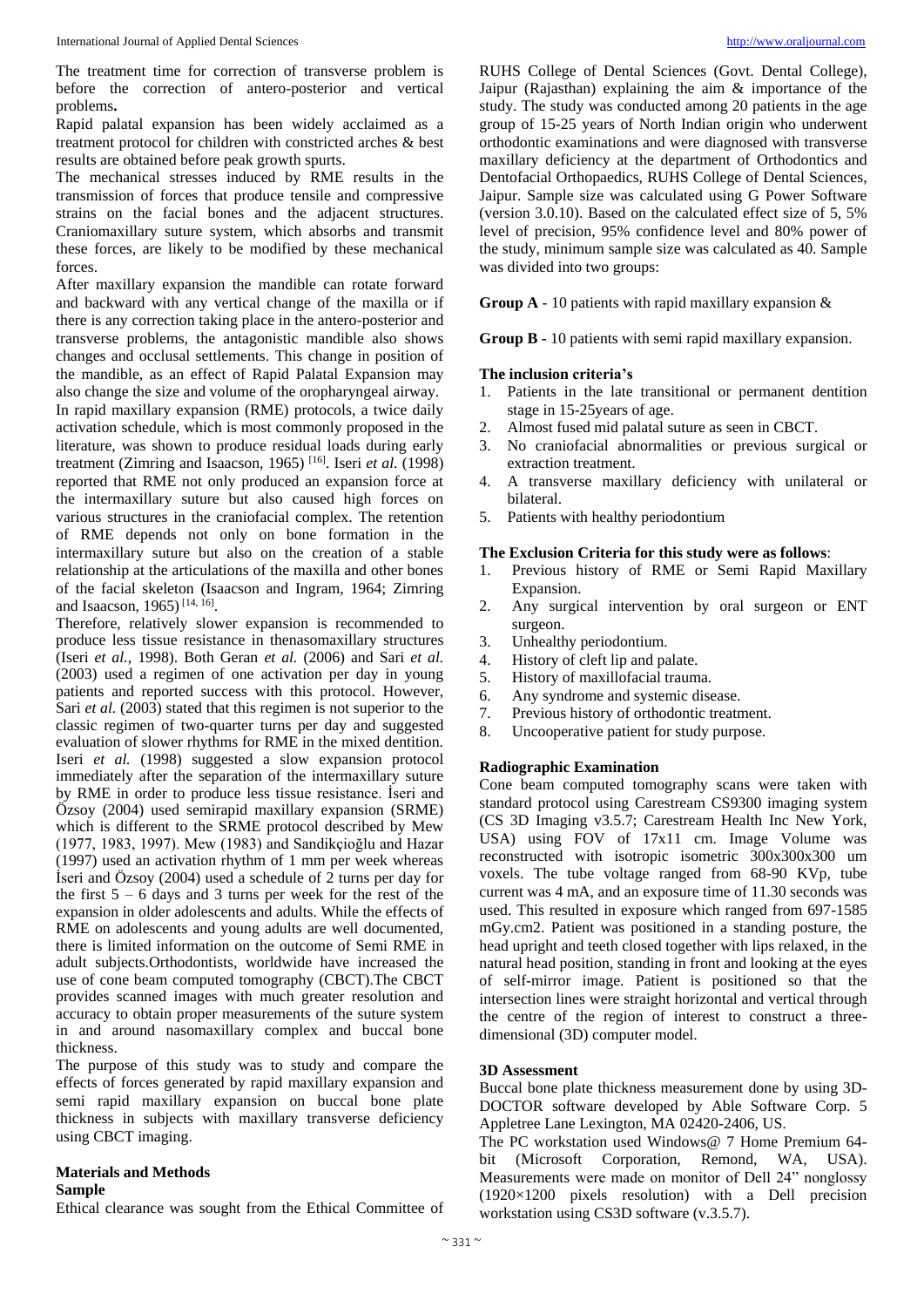Each subjects was scanned at two different time points: T0 and T1. The first image (T0) was obtained prior to the delivery of the expander and represented the subject's baseline condition prior to expansion. The second time point (T1) was taken at the appointment 3 months following the last activation of the expansion appliance.

Landmarks for measurements of buccal bone plate thickness for left mesiobuccal root, 3 dental landmarks were placed: CEJ, cementoenamel junction; RP3, root point 3, intersection of a 3-mm radius circle (black circle) with the center corresponding to the CEJ landmark and the buccal root profile; and RP6, root point 6, intersection of a 6-mm radius circle (green circle) with the center corresponding to the CEJ landmark and the buccal root profile.

Image analysis was performed to measure the thickness of the buccal bone corresponding to the maxillary first molars on the mesiobuccal root for the left sides. First, image orientation was changed to create a plane passing through the long axis of the maxillary permanent first molar defined with 3 landmarks:

- 1. The more coronal point of the buccal furcation
- 2. The apex of the palatal root
- 3. The center of pulp chamber floor

#### **Statistical Analysis**

Data obtained was compiled on a MS Office Excel Sheet (v 2019, Microsoft Redmond Campus, Redmond, Washington, United States). Data was subjected to statistical analysis using Statistical package for social sciences (SPSS v 24.0, IBM).

Descriptive statistics like frequencies and percentage for categorical data, Mean & SD for numerical data has been depicted. Since the outcome data was on a numerical discrete scale, also Normality of numerical data was checked using Shapiro-Wilk test & was found that the data followed a normal curve; hence parametric tests have been used for comparisons. Independent t test, were used to validate the consistency of both groups at T0 in terms of age and to compare the outcome variables at T1. Paired sample t tests were used to compare changes from T0 to T1. For all the statistical tests, *P<*0.05 was considered to be statistically significant, keeping  $\alpha$  error at 5% and  $\beta$  error at 20%, thus giving a power to the study as 80%.

#### **Results**

The data was tabulated in Microsoft excel software and analyzed with SPSS V.24 software. Paired t test and independent t test were used for the comparisons. The p value≤0.05 was considered as statistically significant.

**Table 1:** Comparison of buccal bone plate thickness difference before and after treatment with Semi RME

|     | <b>Mean difference</b><br>Distance between before & SD<br>after |      | <b>Mean difference</b><br>at $3$ and $6$ | value | <b>P</b> value |
|-----|-----------------------------------------------------------------|------|------------------------------------------|-------|----------------|
| 3mm | 1.05                                                            | .112 | 0.04                                     | 2.63  | $0.324*$       |
| 5mm | ng                                                              |      |                                          |       |                |



**Fig 1:** Comparison of buccal bone plate thickness difference before and after treatment with Semi RME

|  |  |  |  |  | <b>Table 2:</b> Comparison of buccal bone plate thickness difference before and after treatment with RME |  |
|--|--|--|--|--|----------------------------------------------------------------------------------------------------------|--|
|--|--|--|--|--|----------------------------------------------------------------------------------------------------------|--|

| <b>Distance</b> | Mean difference between before & after | <b>SD</b> | Mean difference at 3 and 6mm | <b>CONTRACTOR</b><br>value | value     |
|-----------------|----------------------------------------|-----------|------------------------------|----------------------------|-----------|
| 3mm             | 0.66                                   | 0.12      |                              | 9.24 <sup>c</sup>          | $0.0001*$ |
| 6mm             | $_{0.82}$                              | 0.19      | U. I 6                       |                            |           |



**Fig 2:** Comparison of buccal bone plate thickness difference before and after treatment with RME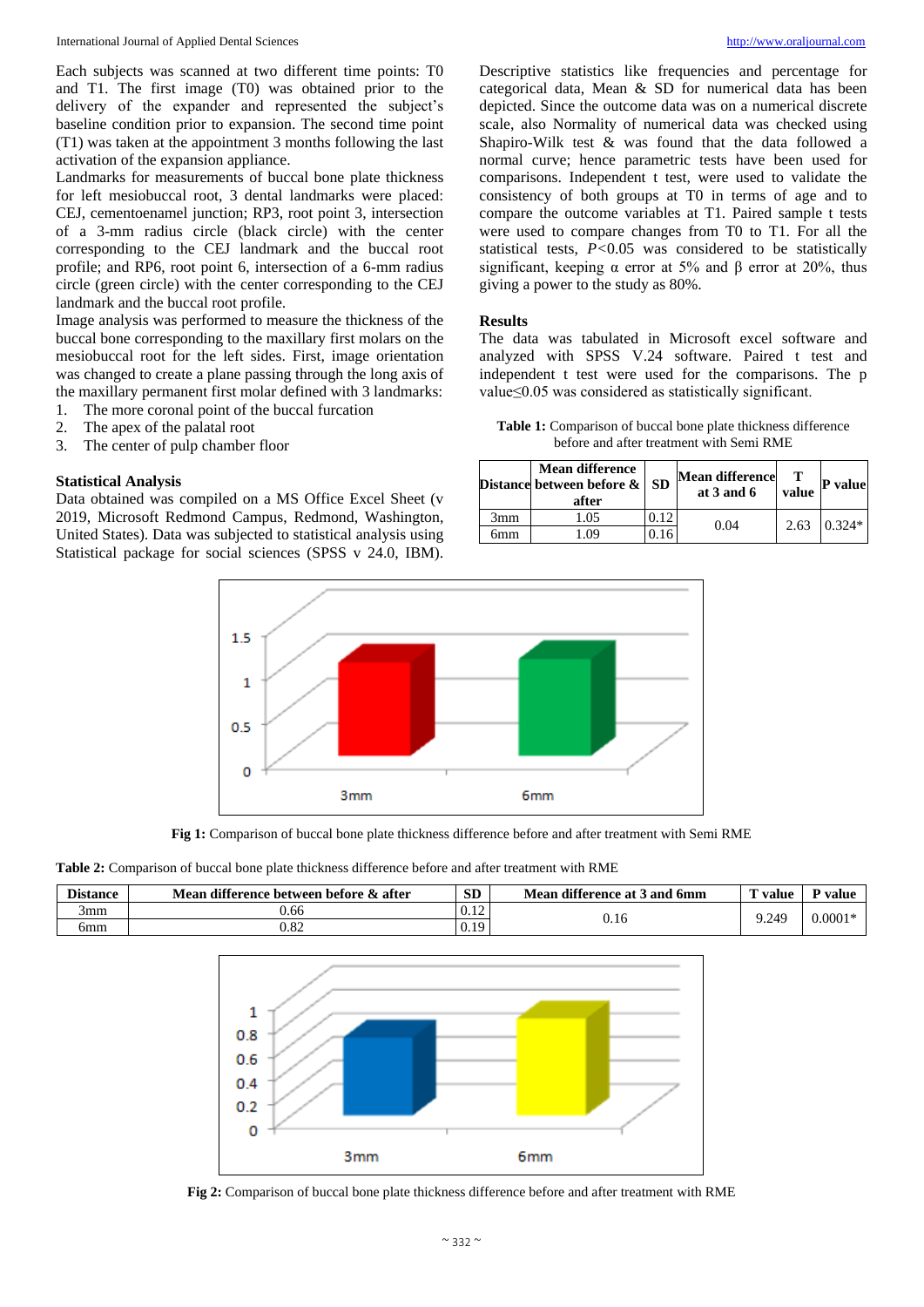**Table 3:** Comparison of buccal bone plate thickness difference after treatment with Semi RME and RME

| <b>Distance</b> | Mean | SD   | Mean difference at 3 and 6 | value  | <sup>D</sup> value |
|-----------------|------|------|----------------------------|--------|--------------------|
| Semi RME        | 0.04 | 0.02 |                            | 13.721 | $0.0001*$          |
| <b>RME</b>      | 0.16 | 0.10 | ∪.⊥∠                       |        |                    |



**Fig 3:** Comparison of buccal bone plate thickness difference after treatment with Semi RME and RME

#### **Observations**

# **1. Treatment with Semi RME**

The buccal bone plate thickness mean difference at 3mm was 1.05 $\pm$ 0.12 mm and at 6 mm it was 1.09  $\pm$ 0.16 mm and the mean difference at 3mm and 6 mm point was 0.04 mm after the treatment with Semi RME. Difference between the buccal bone plate mean thickness before and after treatment with Semi RME was statistically insignificant (*P>*0.05). Table 1 and Figure 1 show the comparison of the buccal bone plate mean thickness difference before and after treatment with Semi RME.

#### **2. Treatment with RME**

The buccal bone plate thickness mean difference at 3mm was 0.66  $\pm$ 0.12mm and at 6 mm it was 0.82  $\pm$ 0.19 mm and the mean difference at 3mm and 6 mm point was 0.16 mm after the treatment with RME. Difference between the buccal bone plate mean thickness before and after treatment with RME was statistically significant (*P<*0.05). Table 2 and Figure 2 show the comparison of the buccal bone plate mean thickness difference before and after treatment with RME.

#### **3. Comparison of Semi RME and RME**

The buccal bone plate mean thickness difference at 3mm and 6mm after the treatment with Semi RME was  $0.04 \pm 0.02$  mm and the buccal bone plate thickness difference at 3mm and 6mm after the treatment with RME was  $0.16 \pm 0.10$  mm. The mean difference between them clearly shows that reduction of th buccal bone plate thickness while treating with semi RME in comparison to RME. The mean difference between the buccal bone plate thickness after the treatment with Semi RME and RME at 3 and 6 mm was statistically significant  $(p \le 0.05)$ . Table 3 and Figure 3 show the comparison of the buccal bone plate thickness after treatment with Semi RME and RME.



**Fig 4:** Coronal View Measurement of Buccal Bone Plate Thickness before RME at point 3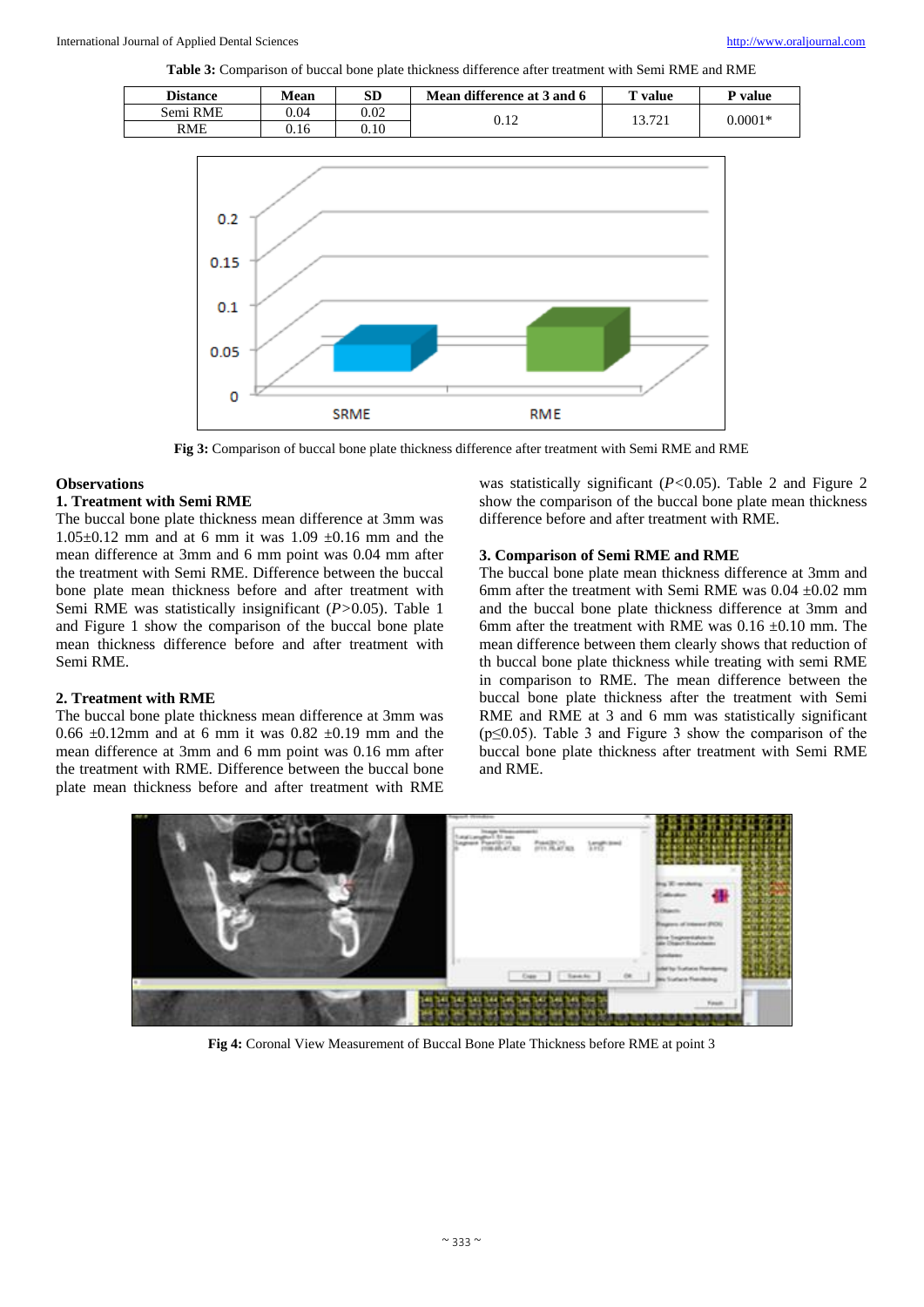

**Fig 5:** Coronal View Measurement of Buccal Bone Plate Thickness after RME at point 3



**Fig 6:** Coronal View Measurement of Buccal Bone Plate Thickness before RME at point 6



**Fig 7:** Coronal View Measurement of Buccal Bone Plate Thickness after RME at point 6

## **Discussion**

In our present study, CBCT was used to determine and compare the effects of forces delivered through rapid maxillary expansion and semi rapid maxillary expansion on Buccal bone plate thickness.

The results of our study showed that the mean difference in thickness of the buccal bone plate at 3mmwas 1.05±0.12 mm and at 6 mm it was1.09  $\pm$ 0.16 mm and also the mean difference between 3mm and 6 mm point was 0.04 mm after the treatment with Semi RME. Difference between the buccal bone plate mean thickness before and after treatment with Semi RME was statistically insignificant (*P>*0.05). Table 1 and Figure 1 show the comparison of the buccal bone plate mean thickness difference before and after treatment with Semi RME.

Şefika Ruzin Gönüldaş *et al.* studied the changes in the buccal bone plate and palatal bone in patients undergoing SRME using CBCT and that there is significant decrease in buccal bone thickness and increase in palatal bone. This is concordance with our present study.

Similarly in our study, CBCT showed that the buccal bone plate thickness mean difference at 3mm and 6mm was 0.66  $\pm 0.12$ mm and  $0.82 \pm 0.19$  mm respectively. And the mean difference at 3mm and 6 mm point was 0.16 mm after the treatment with RME. Difference between the buccal bone plate mean thickness before and after treatment with RME was statistically significant (*P<* 0.05). Table 2 and Figure 2 show the comparison of the buccal bone plate mean thickness difference before and after treatment with RME.

Joshua Luebbert *et al.* found that the greatest expansion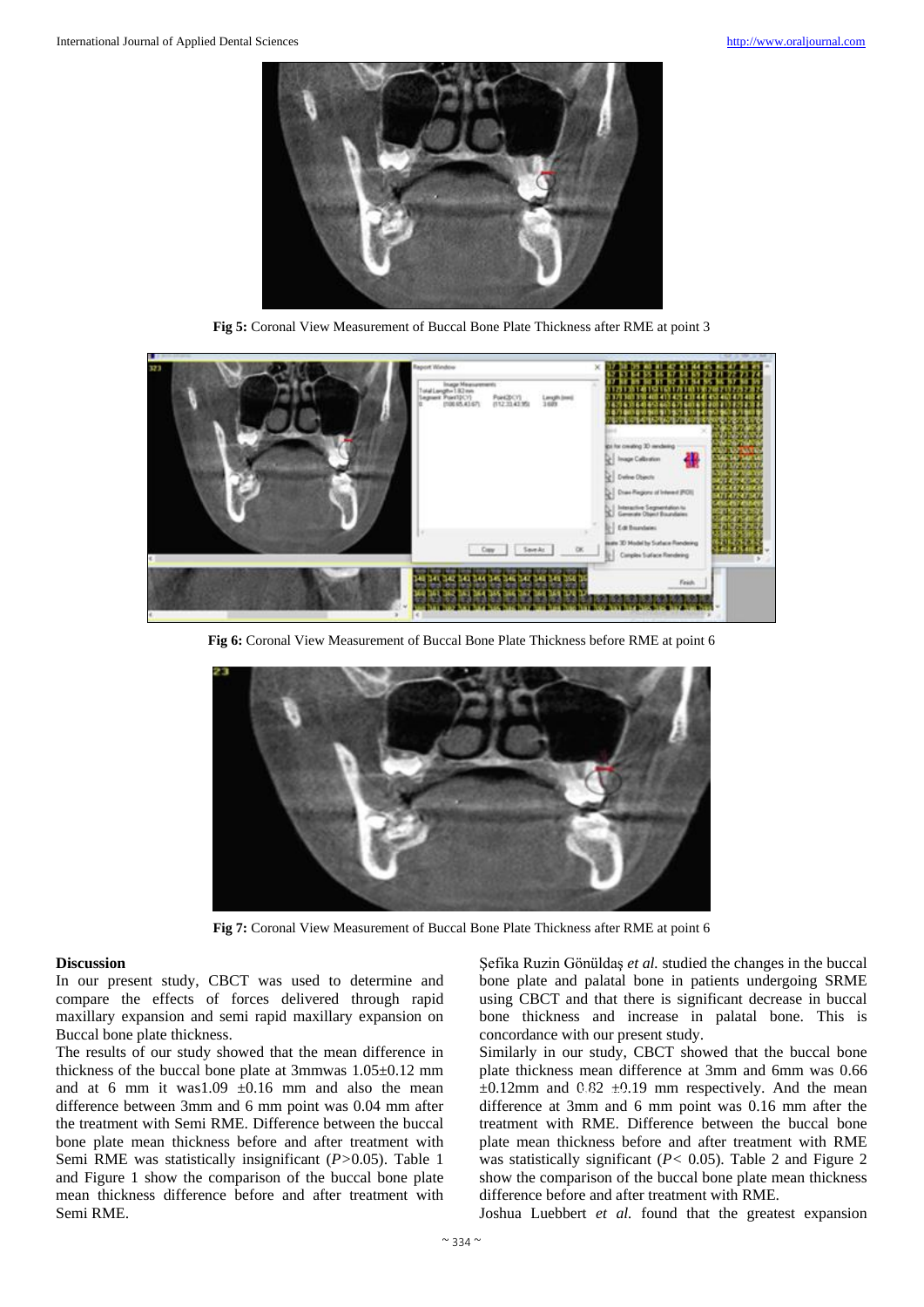occurs in the transverse direction in the posterior maxilla and is less in the anterior between incisors. This is consistent with previous studies which indicate that mechanical loading in the anterior results in suture separation, whereas in the posterior, there is greater skeletal resistance resulting in mostly dental expansion. This expansion corresponds to the distance between pulp chambers, which is greater than the expansion between mesial buccal root apices indicating that the RME resulted in tipping of the teeth buccally. Clinically, this is significant as to prevent the buccal roots from communicating through the cortical plate of bone.

Kitichai Rungcharassaeng *et al.* assessed the immediate effects of RME include dental tipping, reductions of alveolar bone height, and bone dehiscence and found that with significant dental expansion, buccal crown tipping, and loss in Buccal bone plate thickness of maxillary posterior teeth occurs (within 3 months) after RME (*P<*.05).

Buccal crown tipping occurred in about 80% of the posterior teeth in his study and this closely corresponded to the 75% of the sample measured immediately after expansion reported by Thorne.

Significant buccal bone losses was observed in both horizontal (BBT) and vertical (BMBL) dimensions in all posterior teeth (P1, P2, and M1) after RME. Although the bone losses (BBT, BMBL) around P1 (-1.14, -4.42 mm) and M1 (-1.24, -2.92 mm) were not significantly different from each other  $(P>0.05)$ , they were statistically significantly greater than the bone losses observed around P2 (-0.84, -1.37 mm). Garib *et al.* reported similar results; they found significantly more buccal bone losses (BBT, BMBL) around P1 (-0.6, -7.1 mm) and M1 (-0.7, -3.8 mm) than P2 (-0.2, -0.2 mm) (*P<*.05).

In our present study the buccal bone plate meanthickness difference at 3mm and 6mm after the treatment with Semi RMEwas  $0.04 \pm 0.02$  mm and the buccal bone plate thickness difference at 3mm and 6mmafter the treatment with RME was  $0.16 \pm 0.10$  mm. The mean difference between them clearly shows the reduction of the buccal bone plate thickness while treating with semi RME in comparion to RME. The mean difference between the buccal bone plate thickness after the treatment with Semi RME and RME at 3 and 6 mm was statistically significant ( $p \le 0.05$ ). Table 3 and Figure 3 show the comparison of the buccal bone plate thickness after treatment with Semi RME and RME.

Mauricio Brunetto*et al.* studied the correlation betweenrapid maxillary expansion and slow maxillary expansion procedures with the loss of buccal alveolar bone height and thickness of the anchorage teeth. The same changes represented by variations inCEJ 3, and CEJ 5 were observed in both groups of this study.

Patients in the slow maxillary expansion group suffered major periodontal consequences9 patients had signs of dehiscence. Of this total, 6 had CEJ 3 reduced to zero, and 3 had both CEJ 3 and CEJ 5 reduced to zero. The highest rates of periodontal bone loss, which occurred in the slow maxillary expansion group, can be attributed to the greater bodily movement of the first permanent molars combined with lower flexion of the alveolar processes and the possibility of major orthodontic movement in the slow maxillary expansion group. All of these 3 factors facilitate the approximation of the roots to the buccal alveolar bone, allowing the onset of periodontal changes.

The tested rapid and slow maxillary expansion procedures caused significant buccal displacement of the maxillary first permanent molars, with a significant difference in the degree of inclination between the groups. The rapid maxillary

expansion group had higher inclinations, and the results suggest greater bodily movement of the teeth in the slow maxillary expansion group. Loss and reduction of height and thickness of bone were detected in both groups, with greater intensity and significance in the slow maxillary expansion group.

Our findings supported those of Mauricio Brunetto *et al.* which was in concordance with our study.

# **Conclusion**

The following conclusions were derived from the CBCT measurements and comparison of the buccal bone plate thickness under the effects of force delivered through rapid maxillary expansion and semi rapid maxillary expansion.

- 1. In case of RME the difference in buccal bone thickness before & after procedure at 3 &6mm is non uniform suggestive of more tipping movement.
- 2. In case of SRME the difference in buccal bone thickness before & after procedure at 3 & 6mm is more uniform suggestive of less tipping movement and more bodily movement.
- 3. On comparing RME  $&$  SRME it can be concluded that SRME can be a better alternative in adult patients with transverse discrepencies.

# **Acknowledgement**-

I am thankful to my teachers for their guidance Dr Saurabh Chaturvedi, Dr Vandana Kararia, Dr Deepak Goyal, Dr Seema Chowdhary, and My Coleagues Dr Dharampal Singh, Dr Ruhee, Dr Rajesh Kumawat, Dr Saurabh Didwania for their support

# **References**

- 1. Timms DJ. A study of basal movement with rapid maxillary expansion. Am J Orthod. 1980;77:500-507.
- 2. Bishara SE, Jakobsen JR, Treder J, Nowak A. Arch width changes from 6 weeks to 45 years of age. Am J Orthod Dentofacial Orthop. 1997;111:401-409.
- 3. Wertz RA. Changes in nasal airflow incident to rapid maxillary expansion. Angle Orthod. 1968;38:1–11.
- 4. Ahmed Ghoneima, Ezzat Abdel-Fattah, James Hartsfield, Ashraf El-Bedwehi, Ayman Kamel, and Katherine Kulaf Effects of rapid maxillary expansion on the cranial and circummaxillary sutures. Am J Orthod Dentofacial Orthop. 2011;140:510-9.
- 5. Sabri Ilhan Ramoglu and Zafer Sari maxillary expansion in the mixed dentition: rapid or semi-rapid 2009.
- 6. White JD. Expanding the jaw. Dental Cosmos. 1860;1:21- 22.
- 7. Angell EH. Treatment of irregularity of the permanent or adult teeth. Dental Cosmos. 1860;1:540-544/599-600.
- 8. Goddard. Separation of the superior maxilla at the symphysis. Dental Cosmos. 1893;35:880-884.
- 9. Brown GVI. The application of orthodontia principles to the prevention of nasal disease, Dent. Cosmos. 1993;45:765-775.
- 10. Landsberger R. Indications for the expansion of the maxilla, Dent. Cosmos. 1910;52:121.
- 11. Mesnard L. Immediate separation of the maxilla as a treatment for nasal impermeability,Dent. Record. 1929;49:371-372.
- 12. Thorne NAH. Expansion of maxilla, spreading the midpalatal suture; measuring the widening of the apical base and the nasal cavity on serial roentgenograms. Am J Orthod, 1960, 46.